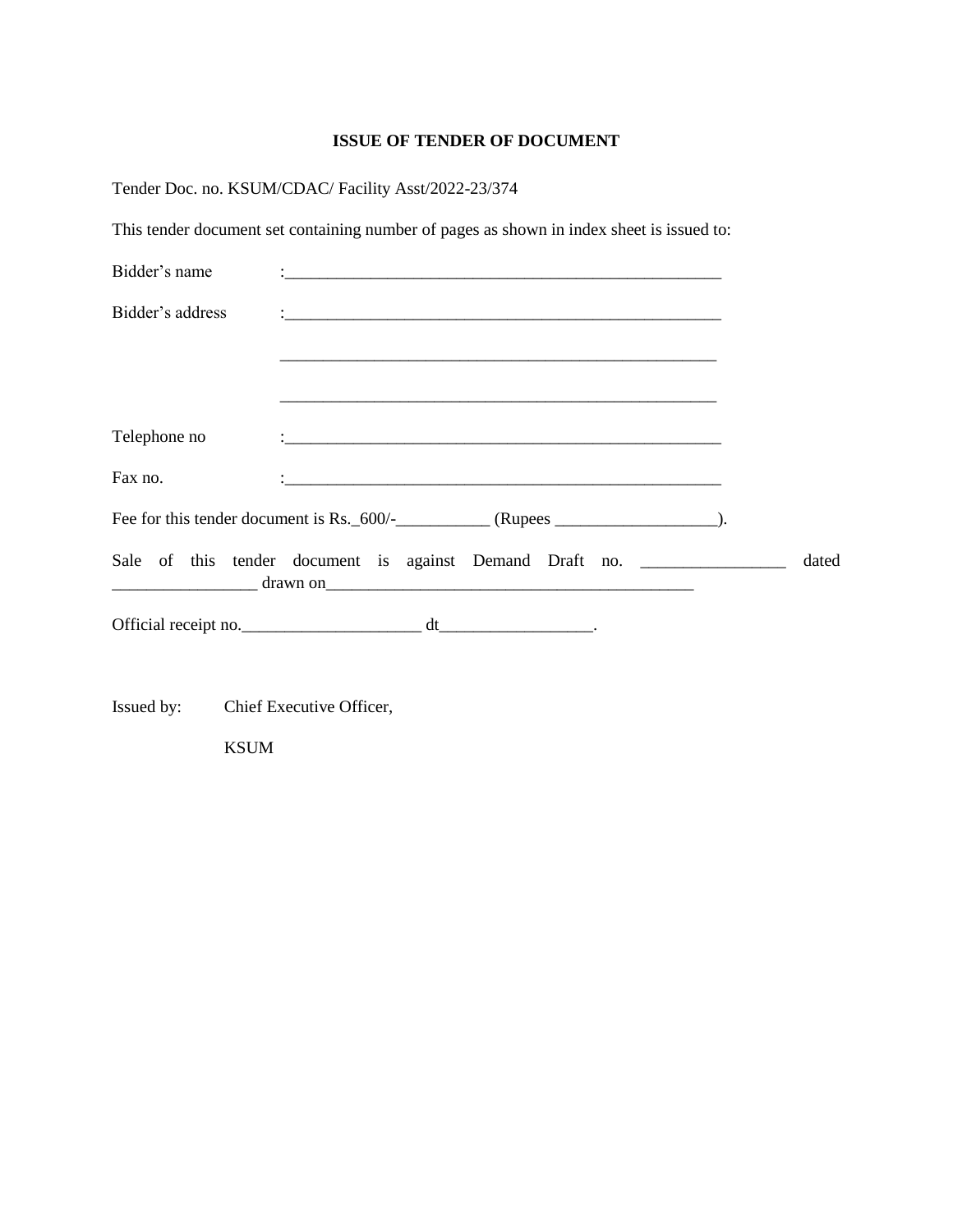## **BID SYNOPSIS**

| 1              | Tender no.                           | $\vdots$       | KSUM/CDAC/ Facility Asst/2022-23/374                                                                                      |
|----------------|--------------------------------------|----------------|---------------------------------------------------------------------------------------------------------------------------|
| $\overline{2}$ | Name and address of employer         | $\vdots$       | CEO KSUM G3B, Thejaswini Building, Technopark<br>Campus, Thiruvananthapuram 695581.                                       |
| 3              | Name of service                      | $\vdots$       | Invite Tenders for facility Assistant on hire on<br><b>Annual Contract basis</b>                                          |
| 4              | Place of service                     | $\vdots$       | CDAC, Technopark, Kerala, South India                                                                                     |
| 5              | Scope of service                     | $\vdots$       | KSUM is looking for an energetic facility Assistant to<br>undertake all front desk operations and maintanence<br>activity |
| 6              | Period of service                    | $\vdots$       | One year                                                                                                                  |
| $\tau$         | Cost of Tender document              | $\vdots$       | Rs. 600/-                                                                                                                 |
| 8              | Date of issue of tender<br>documents |                | From 25/05/2022 to 7/06/2022                                                                                              |
| 9              | Pre bid meeting                      | $\ddot{\cdot}$ | 31/05/2022 11.00 am at KSUM Office, G3B,<br>Technopark, Trivandrum                                                        |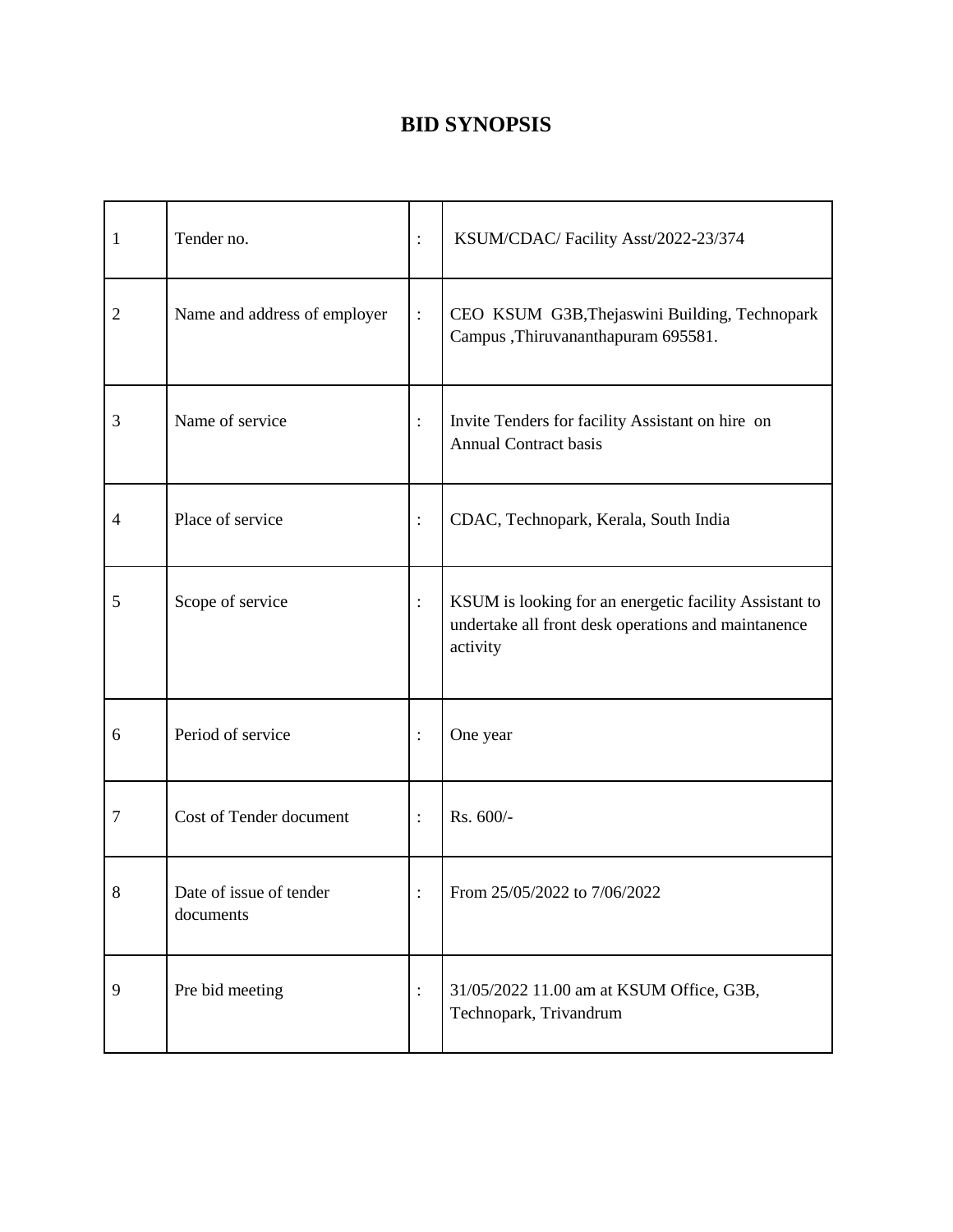| 9  | Tender document issuing<br>authority | $\ddot{\cdot}$ | <b>CEO KSUM</b>                                                                                                               |
|----|--------------------------------------|----------------|-------------------------------------------------------------------------------------------------------------------------------|
| 10 | Last date of receipt of tender       | $\ddot{\cdot}$ | $7/06/2022$ on or before 5.00 PM                                                                                              |
| 11 | Place of submission of tender        | $\ddot{\cdot}$ | KSUM Office, G3B, Technopark, Trivandrum,<br>695581                                                                           |
| 12 | Tender receiving authority           | $\ddot{\cdot}$ | Admin KSUM Trivandrum 695581                                                                                                  |
| 13 | Earnest money deposit                | $\ddot{\cdot}$ | Rs. 4500/- in the form of Demand draft favouring<br>Technopark-Technology Business Incubator payable<br>at Thiruvananthapuram |
| 14 | Validity period of tender            | $\ddot{\cdot}$ | 120 days from date of opening of the bid                                                                                      |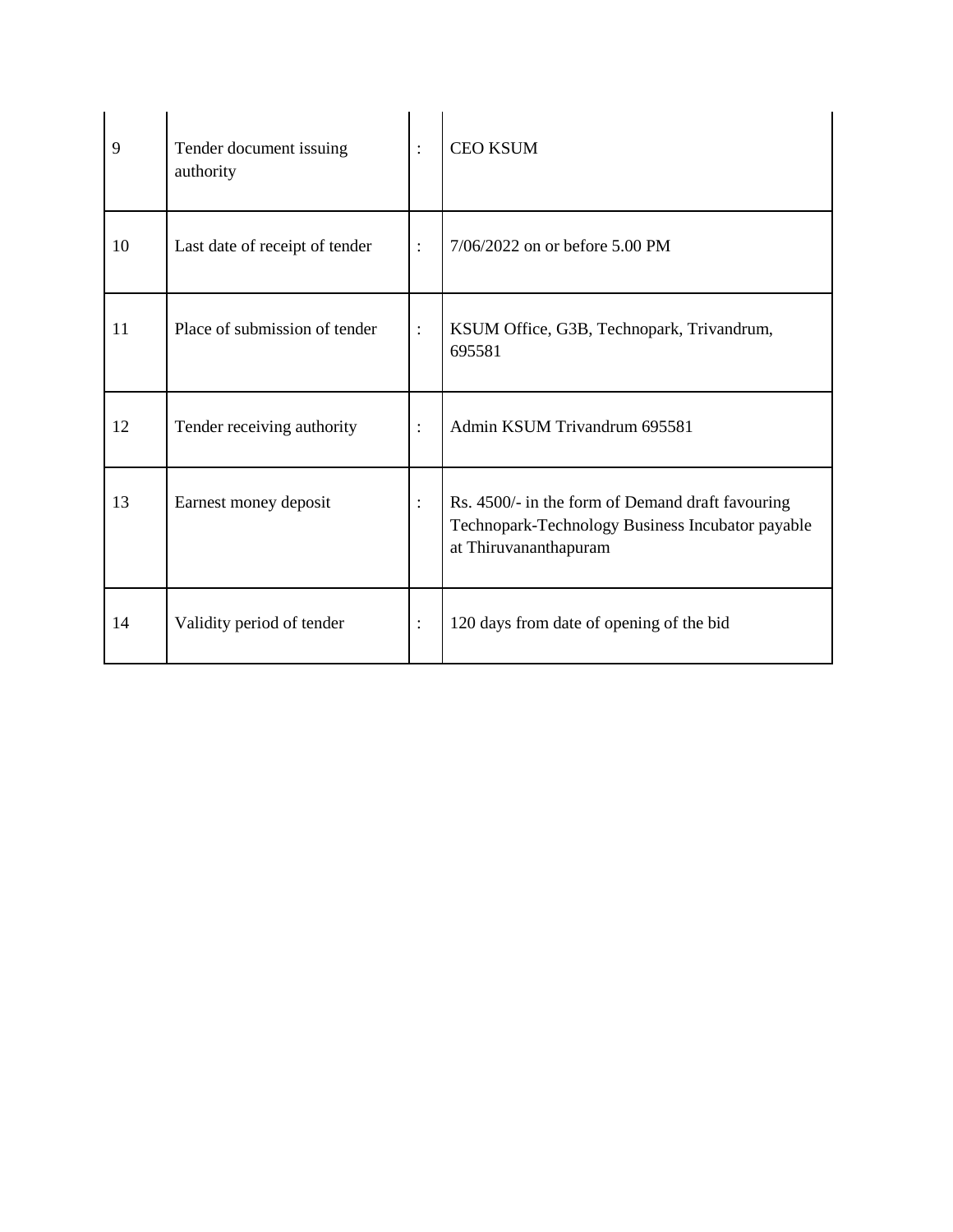### **NOTICE INVITING TENDER**

#### **Notice inviting tender:**

Kerala Startup Mission would like to invite Tenders for facility Assistant on hire on Annual Contract basis for the following conditions:

Job Title : Facility Assistant

No: of Positions: 1

Location: CDAC, Technopark

Duration :One year

#### *Pre-qualification criteria***:**

- 1. The bidder should be having valid license/registration in India. He should be in the business for not less than TWO years prior to the date of this tender.
- 2. The bidder should be running/managing a high quality manpower for an IT Establishment, PSU or reputed Private establishment

#### **ii. Other conditions:**

- a. The bidder's firm should have valid PAN and GST registration with appropriate license to run the service.
- b. The bidder's firm should have PF, ESI and other applicable statutory registration.
- c. The bidder whose services/contract were prematurely terminated or blacklisted by Govt. organisation/ PSU will not be considered.

The Chief Executive Officer, KSUM, Thiruvananthapuram reserves the right to reject the request from any applicant for issue of tender without assigning any reason.

KSUM reserves the right to shortlist the applicants who meet the pre-qualification criteria for running the above facilities depending on their resources, experience and past records of successful operation.

The tender shall be submitted along with Earnest Money Deposit of Rs. 4500/- in the form of demand draft in favour of Technopark-Technology Business Incubator payable at Thiruvananthapuram. Tenders without the EMD will be summarily rejected.

Tender forms in the prescribed format will be available from [www.startupmission.kerala.gov.in](http://www.startupmission.kerala.gov.in/) website (Tender). The completed tender documents may be submitted to the office of the undersigned before 5.0 p.m. on 7/06/2022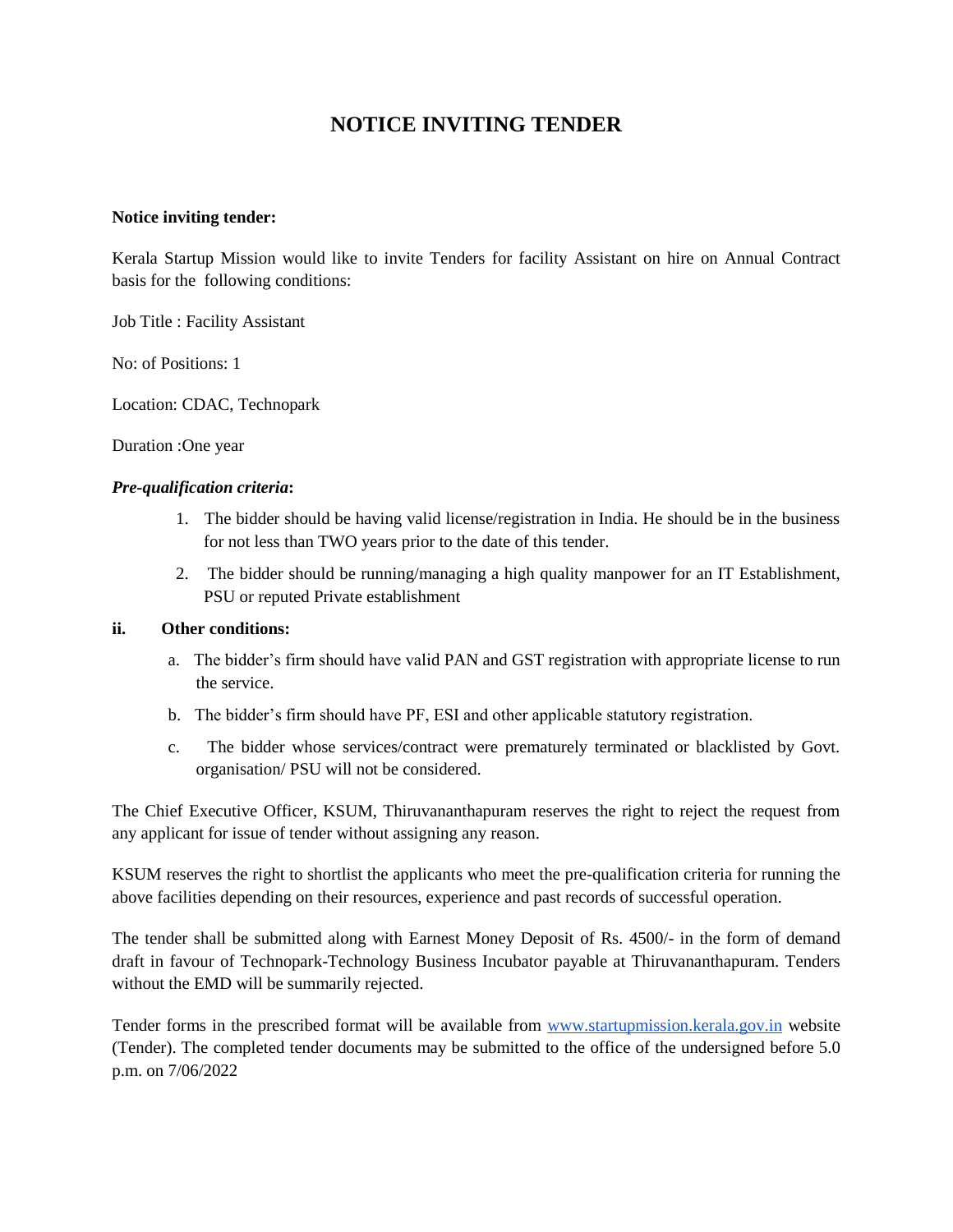KSUM reserves the right to reject any or all applications without assigning any reason.

Chief Executive Officer, KSUM

G3B,Thejaswini Building, Technopark campus, Thiruvananthapuram-695581 E-mail:www.startupmission.kerala.gov.in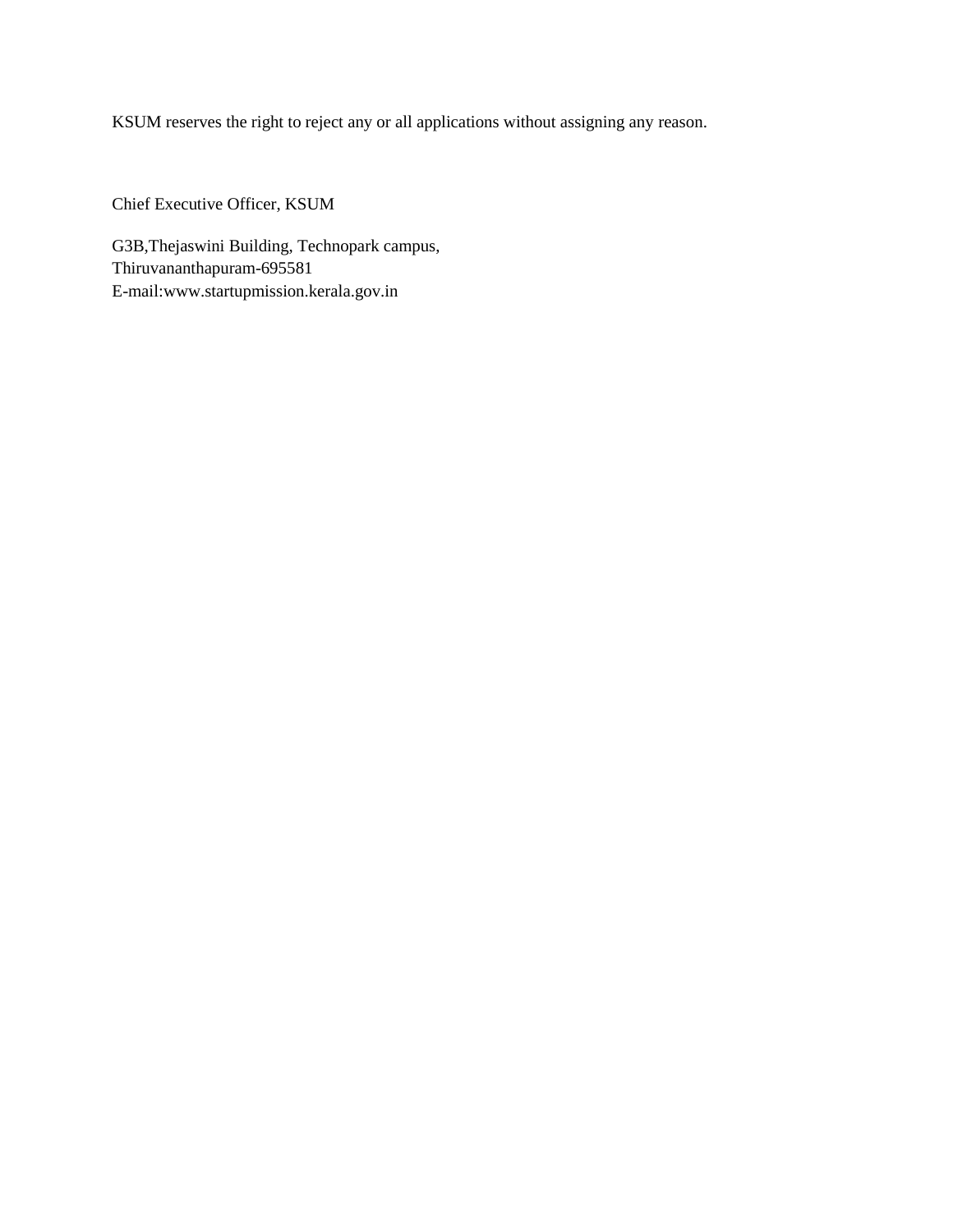# **INSTRUCTION TO TENDERERS**

#### 1.0 **Address to which the tender is to be submitted.**

Admin, KSUM, Trivandrum, 965581

#### 2.0 **Last date and time of receipt of tenders.**

On or before 5.00 p.m. on 7/05/2022

#### 3.0 **Submission of Tender:**

- 3.1 Tenderer shall submit their offer sealed envelopes to be super scribed **"KSUM is looking for an energetic facility Assistant to undertake all front desk operations and maintanence activity in CDAC TVM"** and address of the tenderer.
	- 3.2 Tenders, as submitted, shall consist of the following:
		- i. Complete set of tender documents as sold together with Addenda/Corrigenda duly filled in, signed and sealed by the tenderer.
			- ii. Earnest Money Deposit in the manner specified.
			- iii. Power of Attorney in original or a true copy thereof duly attested by a Gazetted Officer in case an authorized representative has signed the tender.
				- iv. Documentary Proofs for substantiating the pre-qualification Criteria.
				- v. Annexure A Technical bid duly filled in.
				- vi. Annexure B Financial.
				- Vii. Biodata of employer
- 3.3 Tenders shall be submitted in original and without making any additions, alterations and as per details given in other clauses given hereunder.
- 3.4 No alteration or mutilation other than filling in particulars wherever called for, shall be made in the documents. Any changes deviations made by the tenderer on the bid document shall not be taken into consideration.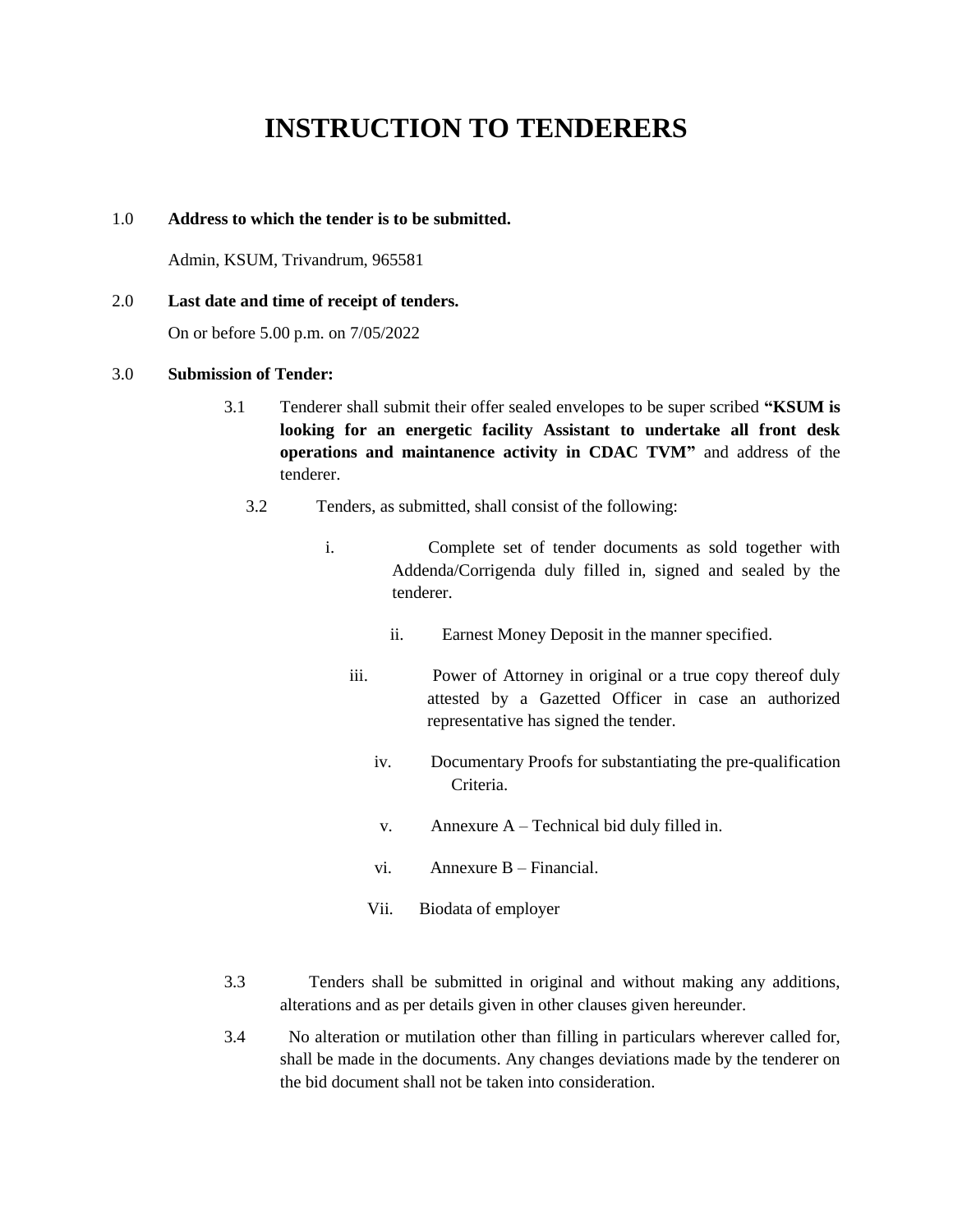- 3.5 The tenderer shall go through all documents and each page of the bid document shall be signed, dated and returned with the bid by the tenderer as a token of having examined and accepted the same.
- 3.6 All signatures in tender document shall be dated as well as all the pages of all sections of tender documents shall be initialed at the lower- right hand cornersigned wherever required by the tenderer or by a person holding Power of Attorney authorising him to sign on behalf of the tenderer before submission of tender.
- 3.7 All corrections, scoring and alterations shall be attested by full signature of the tenderer.
- 3.8 The tender shall contain the name, residence and place of business of person or persons making the tender and shall be signed by the tenderer with his usual signature. Partnership firms shall furnish the full names of all partners in the tender. It should be signed in the partnership's name by all the partners or by duly authorised representatives followed by the name and designation of the person signing. Tender by a Corporation shall be signed by an authorized representative, and a Power of Attorney in that behalf shall accompany the tender. A Copy of the constitution of the firm with names of all partners shall be furnished.
- 3.10 Any tender, which is not accompanied by Earnest Money Deposit, shall be summarily rejected.
- 3.11 KSUM shall have no responsibility for any delay or non receipt of tender documents sent by post or courier. Telex/Telegraphic/Tele-fax offers will not be accepted.
- 3.12 The tender documents are not transferable.
- 3.13 KSUM reserves to itself the authority to reject any or all the tenders received without assigning any reason whatsoever.

#### 4.0 **Earnest Money Deposit:**

- 4.1 Earnest Money accompanying the tender will be accepted only in the form of crossed Demand draft drawn on a Scheduled/Nationalised Bank in favour of Technopark Technology Business Inubator, payable at Thiruvananthapuram.
- 4.2 Cash or encashable Cheque or Insurance Guarantee or Fixed deposit receipt in lieu of the aforementioned form of Earnest Money will not be accepted.
- 4.3 No interest will be paid for the period during which the Earnest Money lies in deposit with the Owner.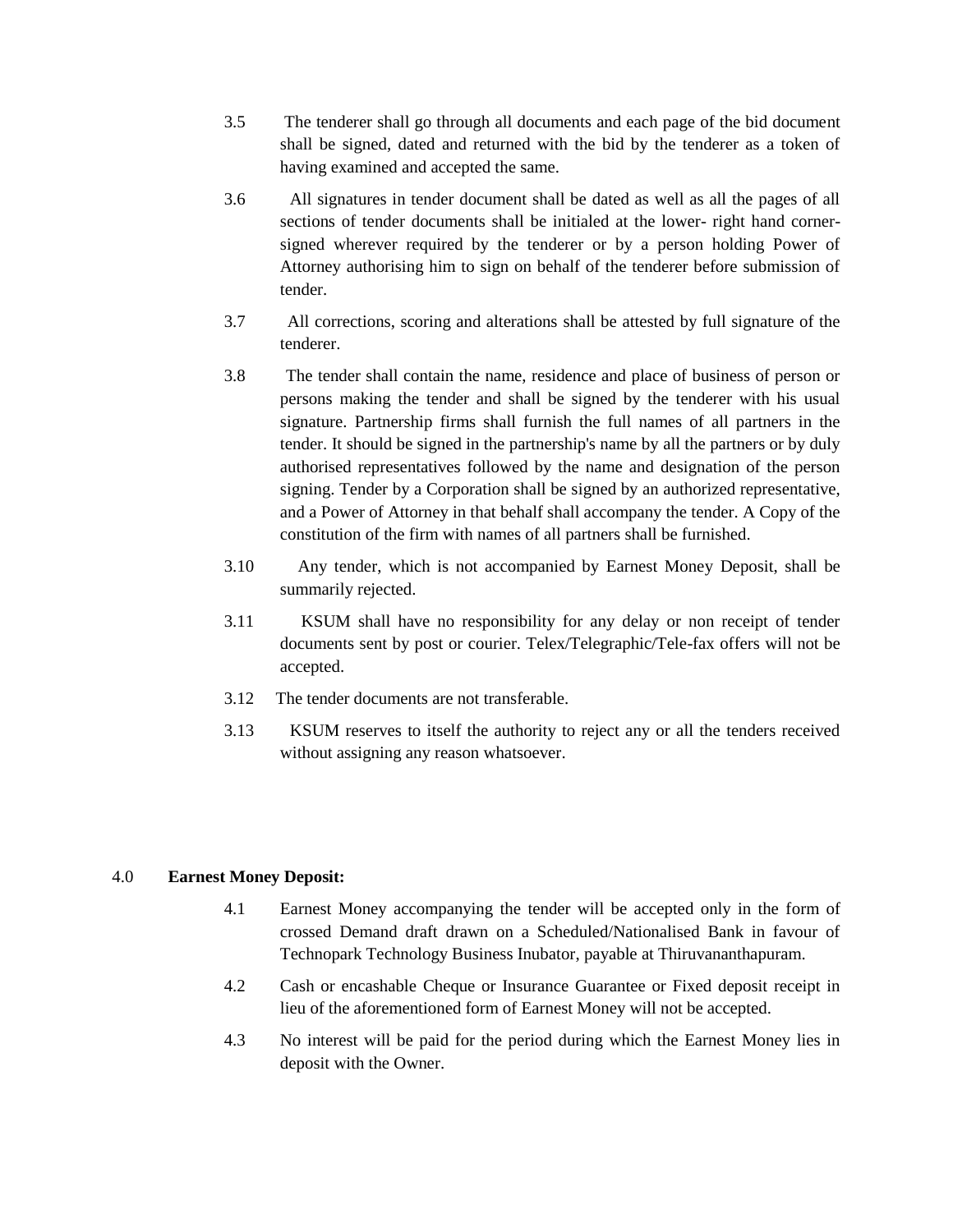- 4.4 Earnest Money will be adjusted against the Security Deposit to be remitted by the selected applicant.
- 4.5 If the applicant fails to appoint a Manpower for operation at C-DAC Trivandrum within two weeks from receipt of intimation from KSUM, the EMD will be forfeited and the facility will be entrusted to others for running.
- 4.6 EMD of the unsuccessful bidders will be returned after finalization of the contract. The decision of KSUM will be informed only to the successful applicant and the EMD of others will be returned after finalization of the contract.

#### 5.0 **Agreement**:

An agreement shall be signed within 30 days from the date of acceptance of the offer from KSUM as per the format furnished by the Employer.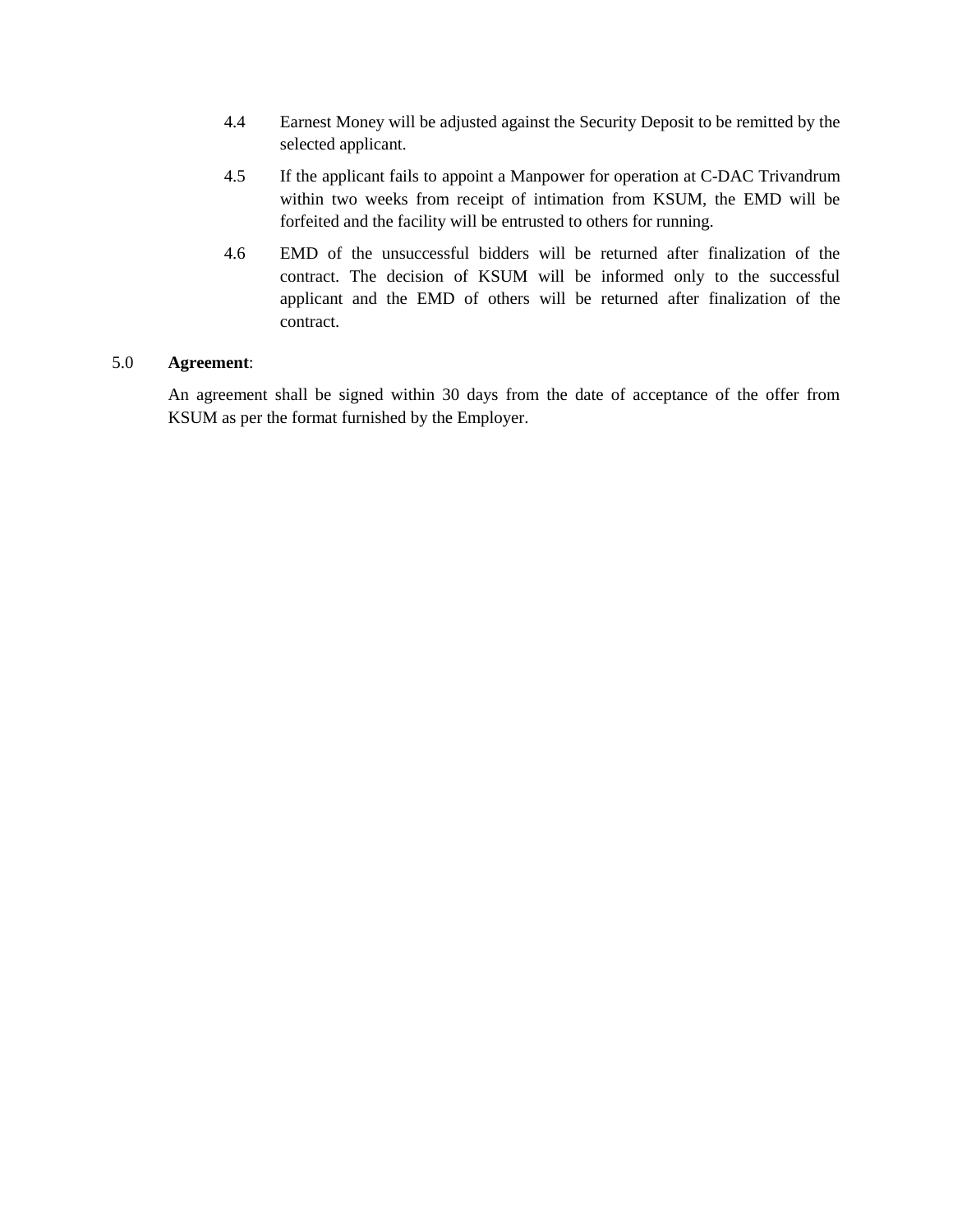## **SPECIAL CONDITIONS OF CONTRACT**

Kerala Startup Mission would like to invite Tenders for facility Assistant on hire on Annual Contract basis for the following conditions:

#### **Terms and Conditions:-**

Job Title : Facility Assistant

No: of Positions: 1

Location: CDAC, Technopark

Duration :One year

**Job Description:** KSUM is looking for an energetic facility Assistant to undertake all front desk operations and maintanence activity.

#### **Job responsibilities:**

To welcome visitors with proper greetings guide them properly as per their requirements.

- To answer all incoming calls and handle callers' inquiries and redirect calls as appropriate and take adequate messages when required.
- In charge of all the maintantance activity.
- To here the startups working there and to communication the same to KSUM for redressal of grievance.

Other assignments as prescribed by Kerala Startup Mission from time to time.

#### **Qualification:** Graduation

Candidates should have minimum 1 years' experience .

Candidates with experience in administrative and clerical procedures will be given weightage

Excellent communication (written and oral) and interpersonal skills.

Ability to solve problems, take initiatives and plan the tasks.

**Age** – Below 30 years as on 01.01.2022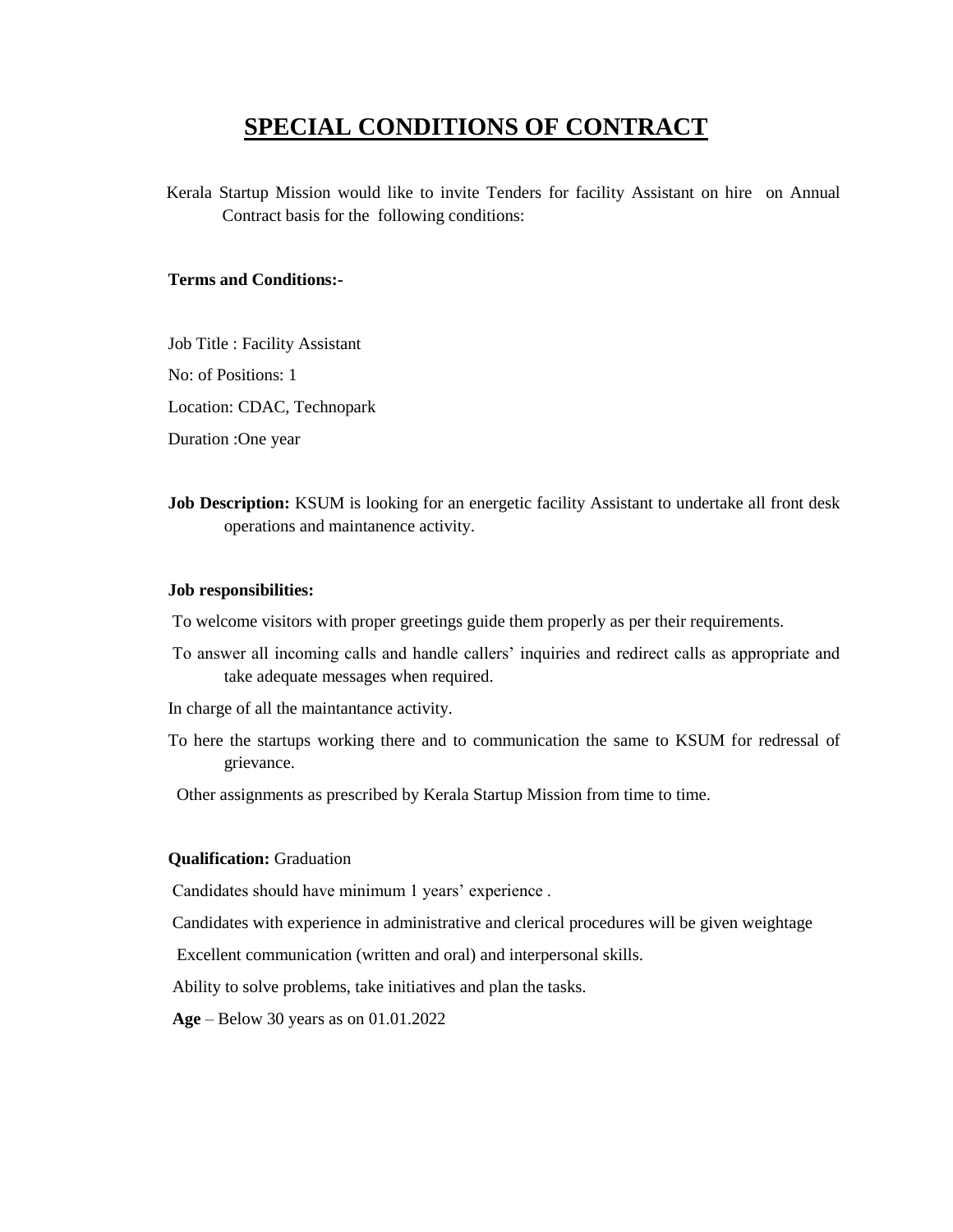### **ANNEXURE - A**

## **APPLICATION - TECHNICAL BID**

| 1.  | Name of Tendering Company/Firm/<br>Agency |  |
|-----|-------------------------------------------|--|
| 2.  | Name of Owner/ Partners/ Directors        |  |
| 3.  | Full Particulars of Office                |  |
| (a) | <b>Address</b>                            |  |
| (b) | Telephone No.                             |  |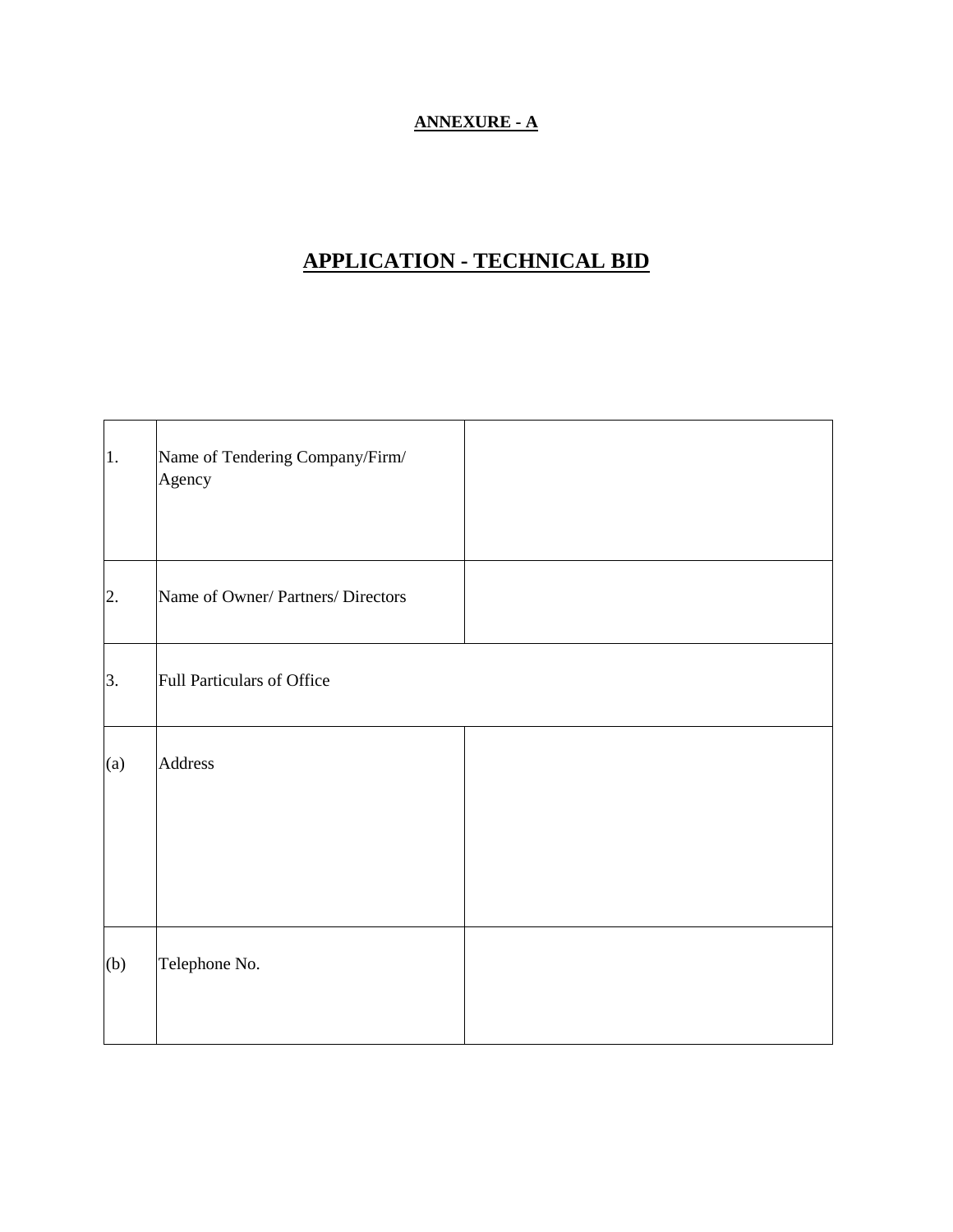| (c) | FAX No.                                                |  |
|-----|--------------------------------------------------------|--|
| (d) | <b>E-Mail Address</b>                                  |  |
| (e) | Name of the Bank(s) where the agency has<br>account(s) |  |
| (f) | Address of the Bank                                    |  |
| (g) | Telephone No.                                          |  |
| (h) | Fax No.                                                |  |
| 4.  | Registration Details (copies to be enclosed)           |  |
|     | (a) PAN / GIR No.                                      |  |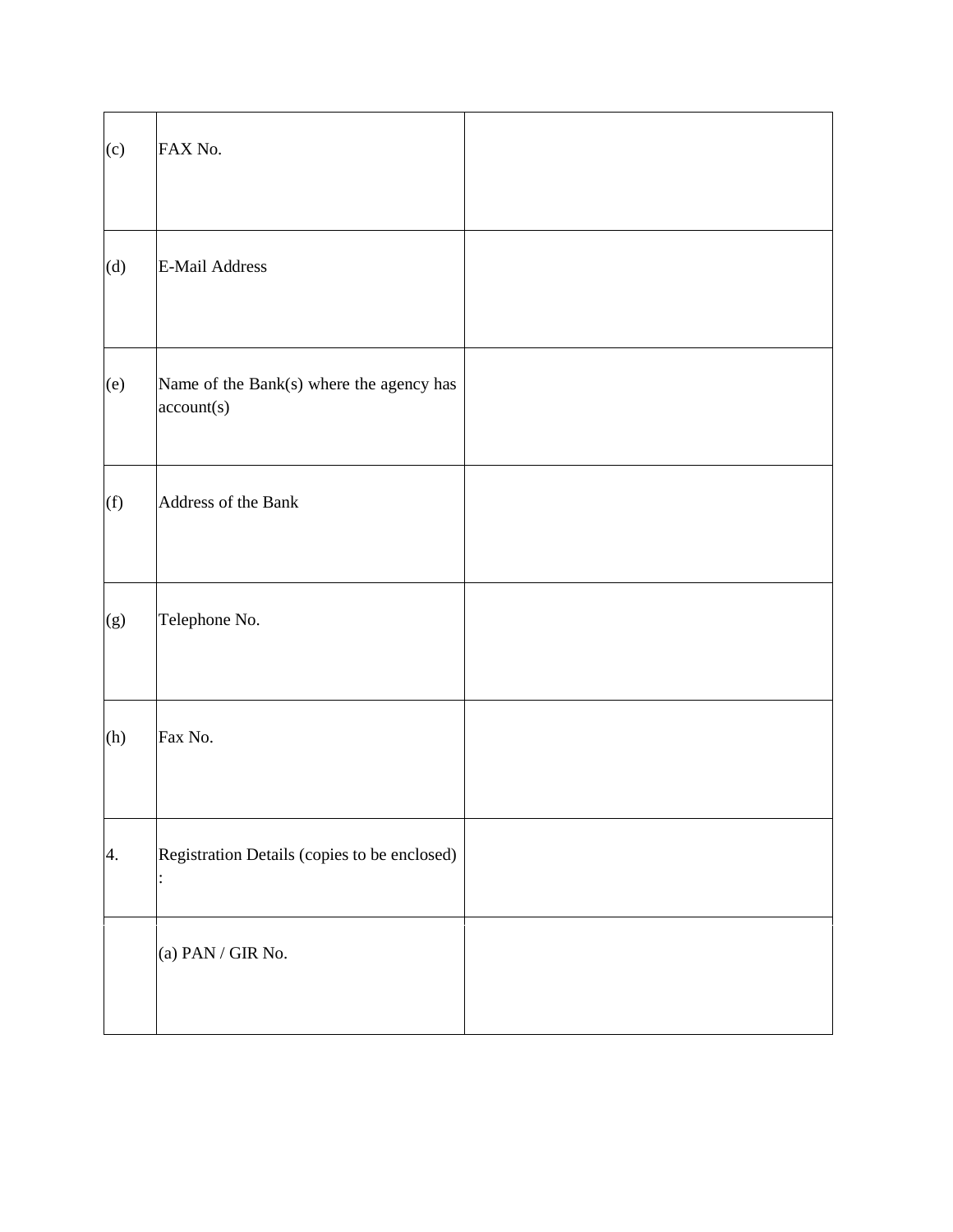|     | (b) GST No.                                                                                       |  |                                  |                             |    |
|-----|---------------------------------------------------------------------------------------------------|--|----------------------------------|-----------------------------|----|
|     | (c)E.P.F. Registration No.                                                                        |  |                                  |                             |    |
|     | (d) E.S.I. Registration No.                                                                       |  |                                  |                             |    |
| 5.  | Details of Earnest Money Deposit                                                                  |  |                                  |                             |    |
| (a) | Amount(Rs.)                                                                                       |  |                                  |                             |    |
| (b) | D.D. No. & Date                                                                                   |  |                                  |                             |    |
| (c) | Drawn on Bank                                                                                     |  |                                  |                             |    |
| (d) | Valid upto                                                                                        |  |                                  |                             |    |
| 6.  | Give details of the last 2 year's contracts, as on 25.05.2022, including details of present works |  |                                  |                             |    |
|     | Name of the<br>organisation, providing                                                            |  | Value of annual<br>Contract/Turn | <b>Duration of Contract</b> |    |
|     | Employee service on a<br>regular basis                                                            |  | over                             | From                        | To |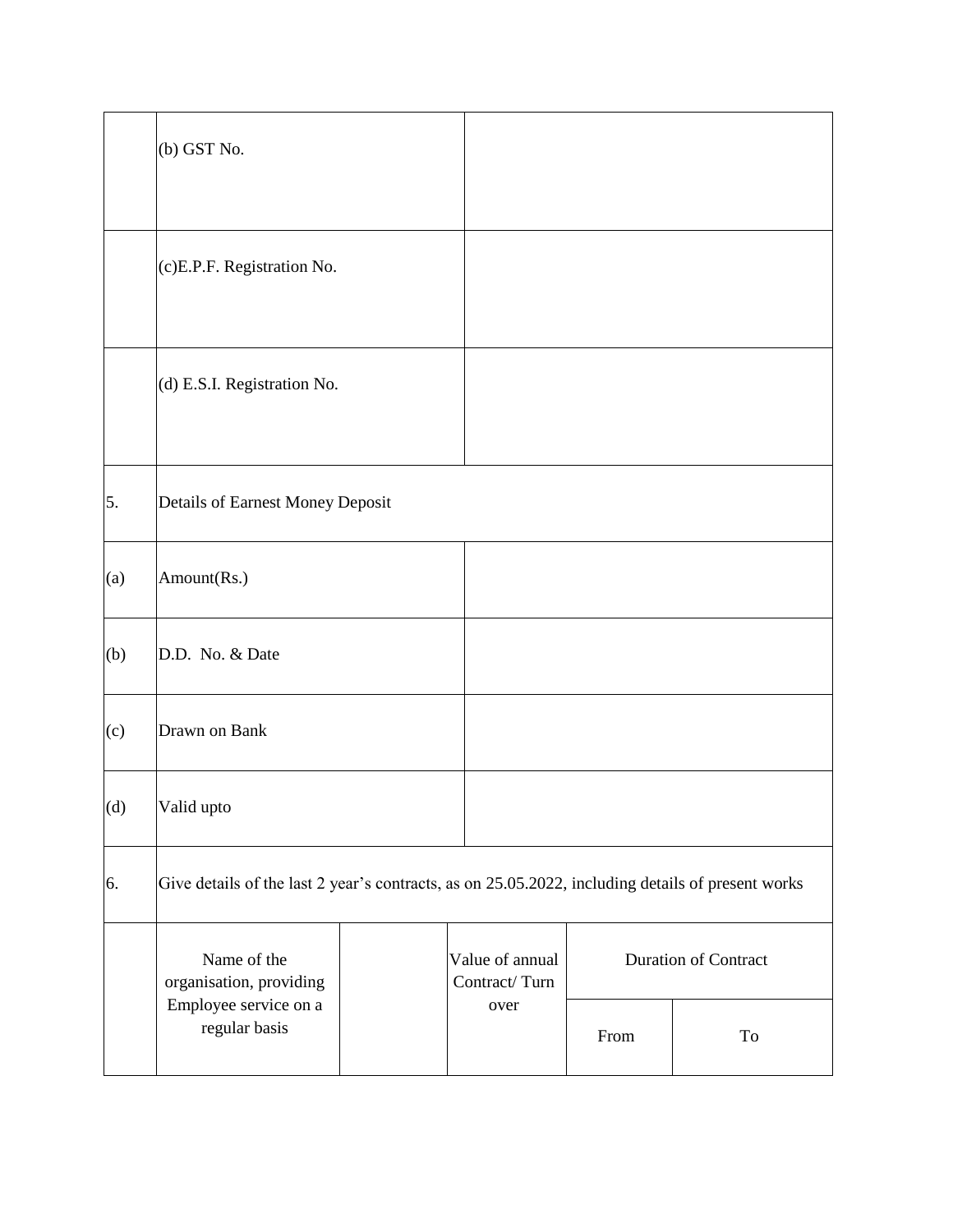|                |  | (Rs.) | $dd/mm/yy$ | $dd/mm/yy$ |
|----------------|--|-------|------------|------------|
|                |  |       |            |            |
| $\mathbf A$    |  |       |            |            |
|                |  |       |            |            |
|                |  |       |            |            |
| $\overline{B}$ |  |       |            |            |
|                |  |       |            |            |
|                |  |       |            |            |
| $\mathbf C$    |  |       |            |            |
|                |  |       |            |            |
|                |  |       |            |            |
| $\mathbf D$    |  |       |            |            |
|                |  |       |            |            |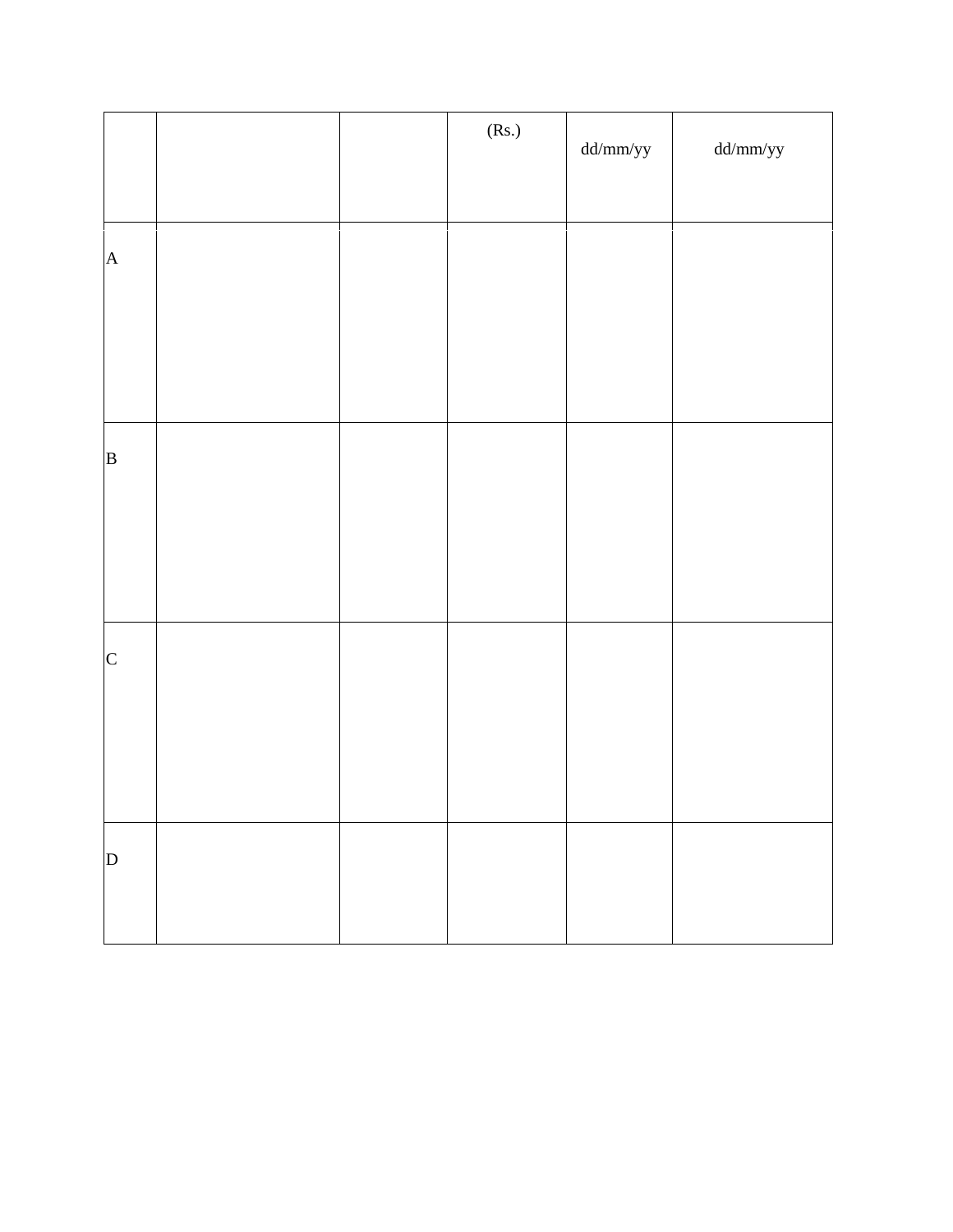| E  |                                   |  |  |
|----|-----------------------------------|--|--|
| 7. | Additional information,<br>if any |  |  |
|    |                                   |  |  |

(If the space provided in any of the columns above is insufficient, a separate sheet on company letter head may be attached for giving information).